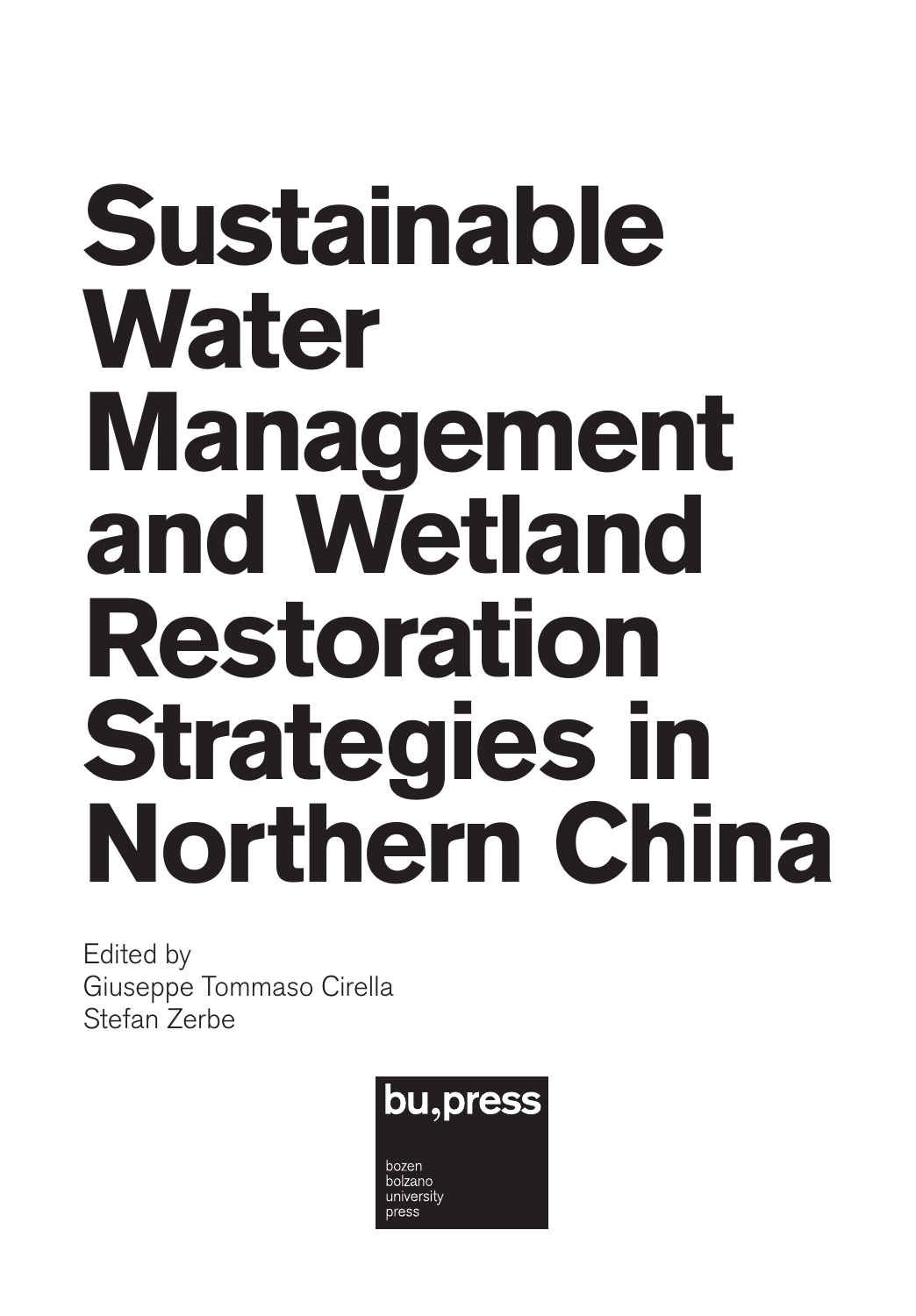

On behalf of Stifterverband für die Deutsche Wissenschaft Kurt-Eberhard-Bode-Stiftung für medizinische und naturwissenschaftliche Forschung

Design: DOC.bz Printing: Digiprint, Bozen/Bolzano

© 2014 by Bozen-Bolzano University Press Free University of Bozen-Bolzano All rights reserved 1 st edition www.unibz.it/universitypress

ISBN 978-88-6046-069-1 E-ISBN 978-88-6046-109-4



[This work—excluding the cover and the quotations—is licensed under the](https://creativecommons.org/licenses/by-sa/4.0/)  Creative Commons Attribution-ShareAlike 4.0 International License.